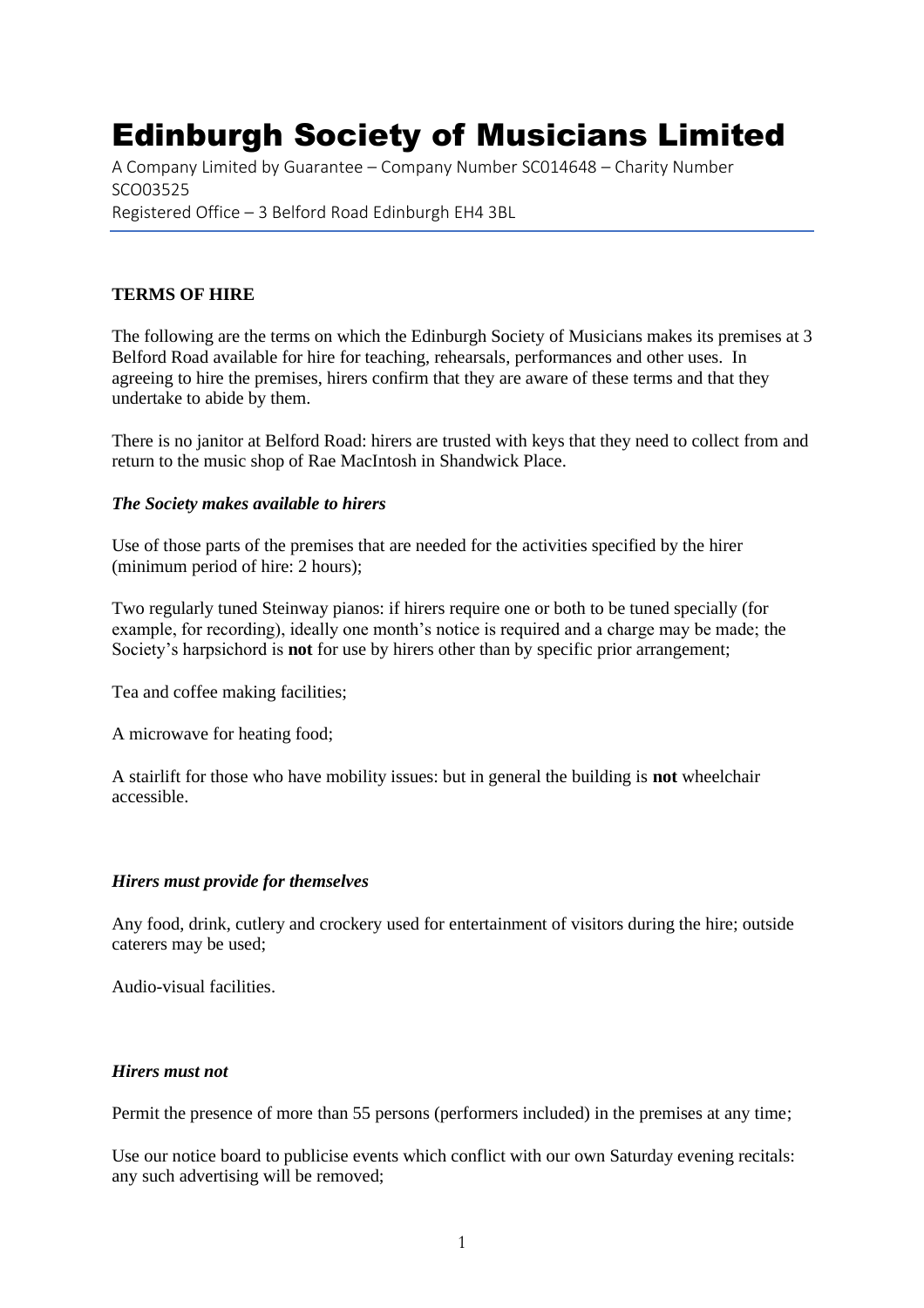Engage in or permit the sale of alcohol;

Permit dancing on the premises;

Provide or permit amplified music.

#### *Hirers must*

Use the premises only for the purposes specified at the time of booking;

Adhere in all respects to the protocols in force regarding the use of the premises, which are annexed to these Terms of Hire and are available on the premises;

Report immediately any damage to Society property which occurs during the hire, or which is noticed during the hire period;

At the conclusion of the hire period:

remove all rubbish, leftover food, and other items brought onto the premises;

replace in their original position any furniture or other items that may have been moved during the hire period;

return the keys to the property to Rae Macintosh, Shandwick Place.

#### **ANNEX**

#### **Revised Hirings Protocol –health and safety requirements**

**While Scottish Government Covid guidance relating specifically to event venues like the Society has now been withdrawn, users must still respect the general rules regarding health, safety and hygiene that are set out below.**

#### **Risk Assessment**

The Society has completed a Full Assessment of health and safety risks associated with its premises. In all cases, a "best practice" benchmark has been adopted in framing this Protocol.

#### **Hirers' general responsibility**

Hirers are reminded that the management of health, safety and welfare is a shared responsibility and that, since the Society does not provide a staffed presence during hirings, the hirer is, for the purposes of the Health and Safety at Work Act, a person who has control of the premises. As such, the hirer is subject to the general duty to take reasonable measures to ensure the safe operation of the premises during the hire, and must bring to the attention of the Society any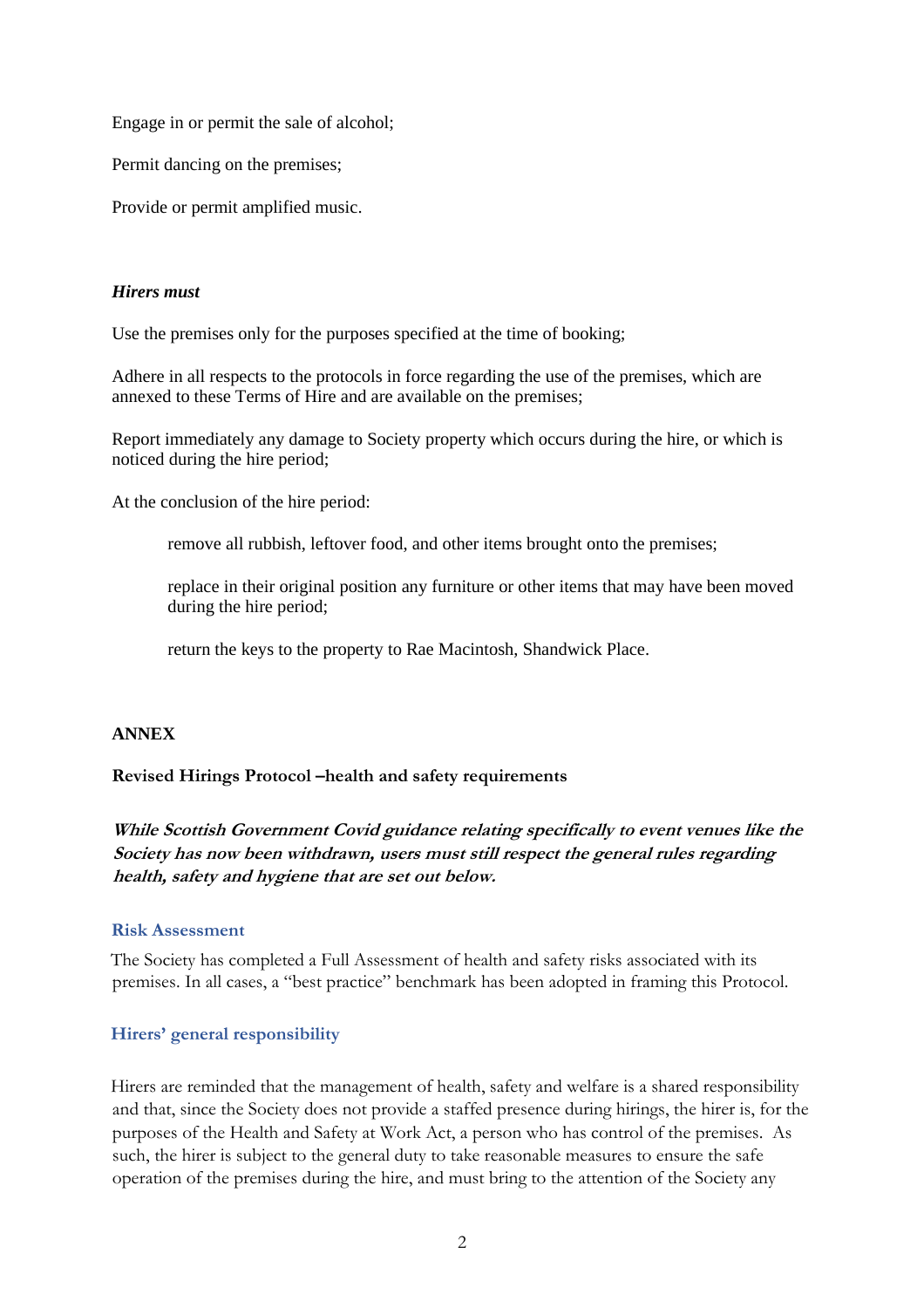matter which requires action by it as owner of the premises. To check compliance with the Regulations and Guidelines, , the Society reserves the right, at their sole discretion and without prior warning, to enter the premises at any time during the currency of a hire.

# Hirers who do not comply with their legal obligations and who thereby incur additional costs for the Society may be billed in respect of those additional costs

# **Signage**

Users must comply with all signage relating to exit routes, hygiene and other matters, and should not enter areas which are marked as being off limits during the hire.

# **Health and safety**

- $\Box$  Anyone taking ill within the facility must leave the premises immediately accompanied by a responsible person and seek medical help and advice from NHS 24.
- $\Box$  The stair lift should be used only by people with disabilities, for essential purposes, and the stair area should be kept clear of other persons when the stair lift is in use, unless the user of the stair lift requires assistance by a carer.
- $\Box$  Everyone on site MUST be familiar with the evacuation process as per the signage throughout the building.
- $\Box$  In the event of fire, or other danger to life, it is the responsibility of the hirer, or in the hirer's absence, of the person designated by the hirer for this purpose,

To require everyone on the premises to leave by the indicated exit routes and to wait at the assembly point on the pavement outside the building;

To check that evacuation is complete;

In the case of a minor fire, and if safe and appropriate, to use the fire extinguishers;

To call the fire service;

To notify the Society immediately, via the Commercial Director (07491 638 462), or in his absence, via one of the following numbers:

0743 266 1186 0780 754 0834 0774 039 8133.

The number of people who can be present on the premises at any time is limited for fire safety reasons to 55; hirers MUST respect this restriction.